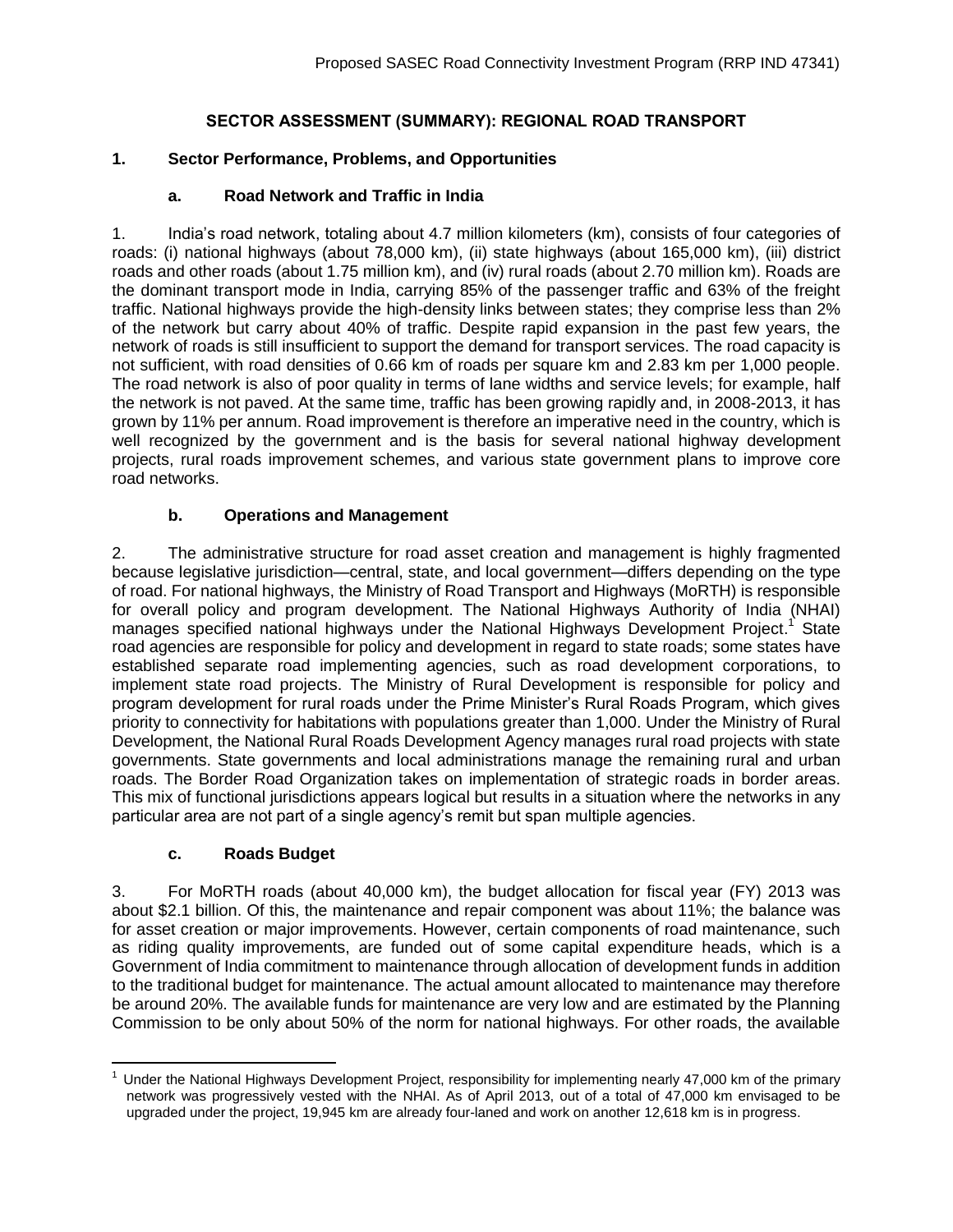funds may be even lower, while the Finance Commission provides incentives for state governments to fund maintenance by providing matching grants to the state for the amount to be spent on maintenance.

# **d. Road Sector Issues**

4. **Sector reform.** For road development, while several policy and organizational changes have been undertaken at the central and state level, there are some outstanding issues: (i) preconstruction issues pertaining to land acquisition, environmental clearances, and utility shifting; (ii) inadequate capacity of road agencies and the private sector; and (iii) long-term financial sustainability. The substantial delegation of national highways to the NHAI is a major step toward efficient implementation, which mainly utilizes public–private partnerships (PPPs) for road development and maintenance. The continued process of restructuring the NHAI and setting up the National Expressway Authority form part of the institutional and organizational changes. State governments have also introduced policy measures and set up road development corporations to modernize their road development agencies. This involves streamlining business processes in road development and management. The MoRTH has recently started various initiatives, including (i) computerized inventory of non-National Highways Development Project road condition data, (ii) use of third-party quality checks, (iii) e-procurement, and (iv) introduction of enterprise resource planning systems. As part of contracting reform, the MoRTH made a policy to adopt engineering, procurement, and construction (EPC) contracts, moving away from the traditional item rate contracts which are prone to significant time and cost overruns. There are also plans to establish an independent regulatory body for the road sector, whose role will include tariff determination, service quality regulation, concessionaires' claims assessment, and compliance monitoring of concession agreements. This will improve PPP project management and encourage more participation in road construction opportunities.

5. **Management of road assets.** Maintenance of the high-density corridors of national highways under construction and post-implementation is provided by the NHAI. However, non-National Highways Development Project national highways, which are maintained by state public works departments, are poorly managed, primarily because funds made available to them for maintenance are less than what is required. According to Planning Commission estimates, even for national highways, the funds available for maintenance are only about 50% of the norms. For the National Highways Development Project, where projects are implemented through PPPs, long-term operation and management of roads is included in the concession agreement. For non-PPP roads, the enhanced EPC mode is being adopted, including maintenance during the 5-year defect liability period. The MoRTH and NHAI have also commenced the new policy of undertaking maintenance of national highways on an operation–maintenance–transfer basis, where the concessionaire is responsible for annual and periodic maintenance during the concession period, together with smooth traffic operation. The operation–maintenance–transfer concessionaire is authorized to levy, collect, and retain user fees from road users. The Government of India is also committed to allocating development funds for improving ride quality and strengthening and maintaining non-toll roads, in addition to the traditional budget for maintenance. The proposed World Bank National Highways Interconnectivity Improvement Project will support development of information-technology-based road information systems for better road asset management. Some state governments have also started to adopt the same approaches for maintenance of state roads. Rural roads under the Pradhan Mantri Gram Sadak Yajoma have a mandatory budget provision by states for 5 years of maintenance. While lack of maintenance funding has been a cause of poor asset management, lack of efficient enforcement of overloading control has also played a role. The government amended the Motor Vehicle Act in May 2012, with special emphasis on overloading. It enhances penalties on violators and, apart from the driver and vehicle owner, the consignor will also be held responsible for overloading goods and be charged for violation of the rules. Further, additional powers have been given to state governments, including creation of authorized testing stations.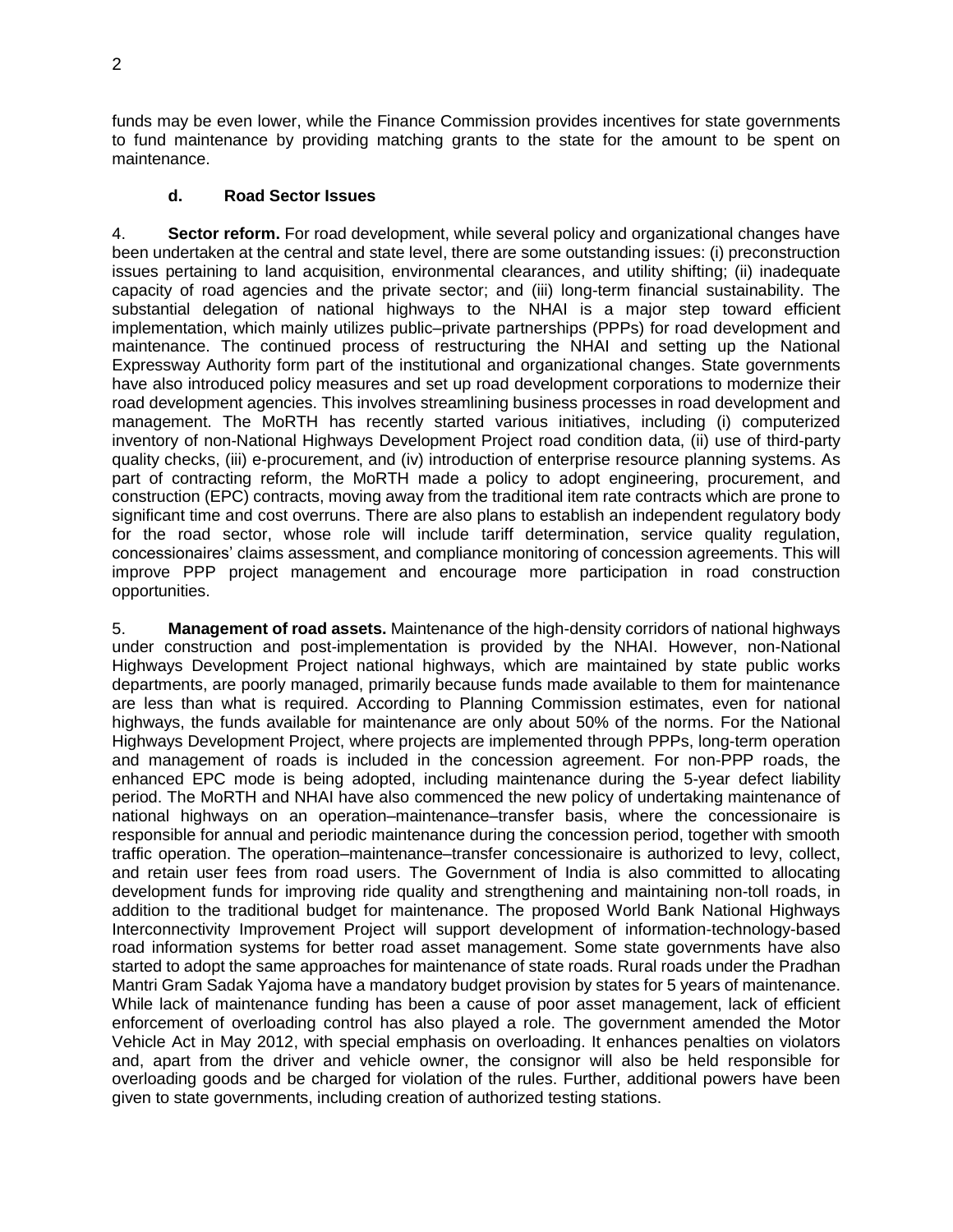6. **Safety.** As per recent statistics (12th Five-Year Plan documents) more than 130,000 people are known to die annually in road accidents alone, and the number is rising. On current trends, the number of deaths is expected to reach 150,000 by 2015. The loss to the Indian economy due to fatalities and accident injuries (estimated at 3% of gross domestic product in 1999–2000) is particularly severe, as 53.1% of road accident victims were in the 25–65 age group. In 2007, the Government of India established the high-level Committee on Road Safety and Traffic Management, which developed the National Road Safety Policy in 2010. Under this policy, the government decided to establish a dedicated agency—the National Road Safety Board—to oversee issues related to road safety and evolve effective strategies for implementation of the National Road Safety Policy. The government also decided to establish the National Road Safety Fund to finance road activities through the allocation of a certain percentage of the cess on gasoline and diesel. The recommendation to establish the National Road Safety Board is under consideration by the government. In the interim, the MoRTH has instituted a road safety cell to play an effective role in national road safety matters, which will be supported by the World Bank.

## **e. Subregional Road Connectivity**

7. The South Asian Association for Regional Cooperation (SAARC) Regional Multimodal Transport Study<sup>2</sup> has determined priority corridors in India that include 7 out of 10 identified road corridors for SAARC trade. The improvement to road connectivity in the Siliguri Corridor (informally referred to as the "chicken's neck") in the state of West Bengal, connecting South Asia Subregional Economic Cooperation (SASEC) countries, is critical to expanding intracountry trade in South Asia. This corridor also provides connectivity links to India's North Bengal and Northeastern Region, Bhutan, and Nepal with the ports in Bangladesh and India. India is also central in connecting SASEC countries to Southeast and East Asia. The Bay of Bengal Initiative for Multi-Sector Technical and Economic Cooperation (BIMSTEC) Transport Infrastructure and Logistics Study<sup>3</sup> highlights the missing "last-mile" connectivity between the in-country trunk road network and neighboring countries. This last-mile connectivity is often left out of development efforts because of the tedious nature of coordination between multiple agencies and countries. While the Government of India provides substantial investment in the National Highways Development Project for in-country connectivity, additional investment in the last-mile connectivity extending from the in-country trunk road network will strengthen both intra-SASEC and SASEC–Myanmar connectivity.

8. Customs procedures are not considered the primary cause of delays at many of the ports and borders, but compound the delays because of (i) lack of border infrastructure and traffic planning, (ii) insufficient handling capacity of land ports at borders, (iii) trade practices where land port storage is used as stock storage instead of transit storage, and (iv) lack of cross-border transport agreements. The Asian Development Bank (ADB) has provided technical assistance<sup>4</sup> and a loan to help governments enhance cross-border trucking operations and customs procedures.

#### **2. Government's Sector Strategy**

9. Roads are a priority infrastructure area that needs to be strengthened to achieve the ambitious development targets in India's 12th Five-Year Plan. The public sector is expected to continue to play an important role in building road infrastructure. However, because of resource

 2 SAARC Secretariat. 2007. *Regional Multimodal Transport Study*. Kathmandu, prepared under Asian Development Bank (ADB). 2004. *Technical Assistance for Promoting South Asian Regional Economic Cooperation*. Manila (TA 6187-REG).

<sup>3</sup> ADB. 2008. *Final Report of the BIMSTEC Transport Infrastructure and Logistics Study*. Manila (RETA-6335).

<sup>4</sup> ADB. 2007. *Technical Assistance for Preparing the South Asia Subregional Economic Cooperation Transport Logistics and Trade Facilitation Project.* Manila.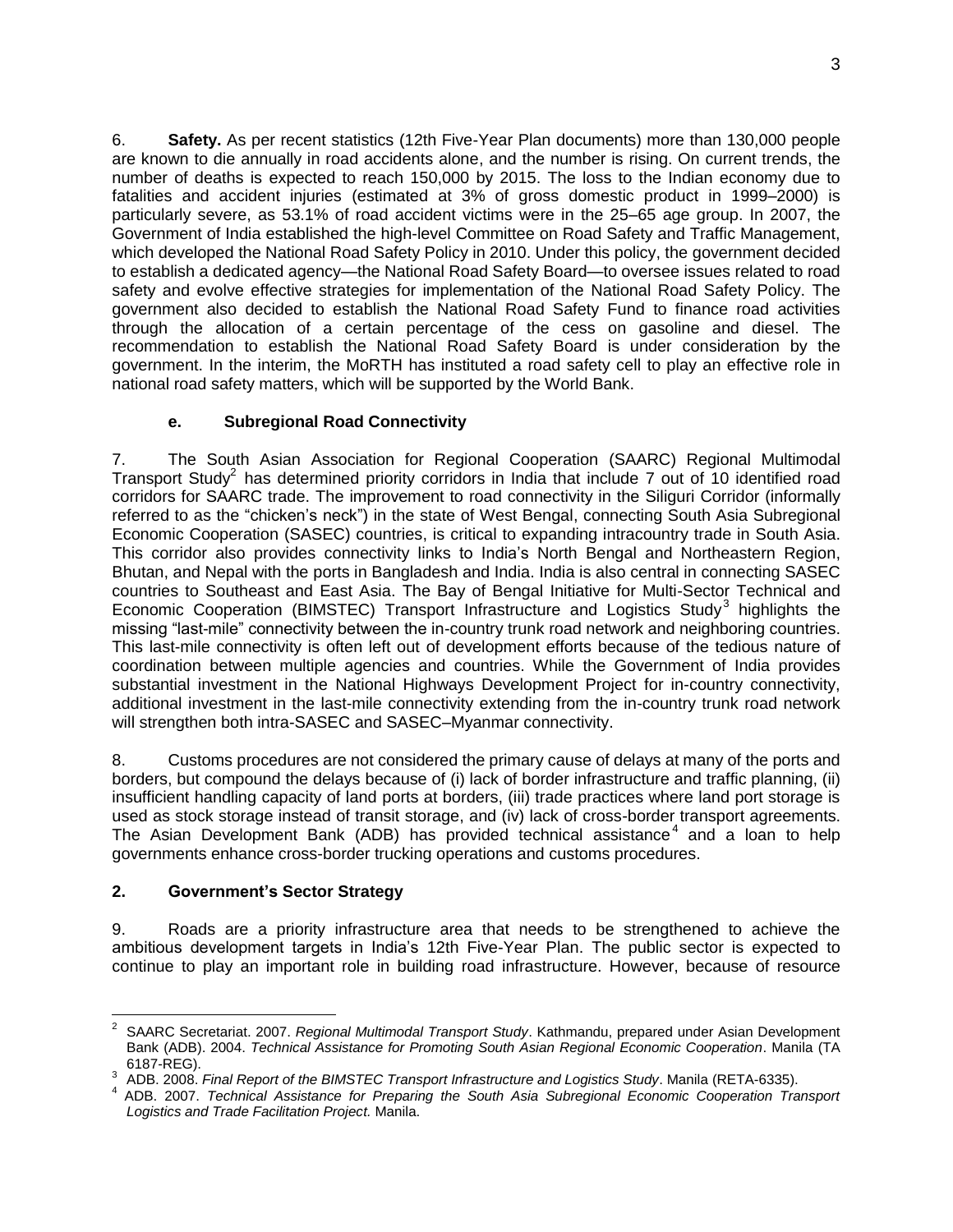constraints, public investment will have to be supplemented by greater private sector participation and PPPs.

10. The working group for the 12th plan has estimated investment needs of Rs12 trillion in the road subsector. A significant part of the existing national highway network (20,000 km) consists of single-lane highways which need to be upgraded to two-lane standard. Since most of these roads have low traffic density, they may not be viable on a PPP basis. The government is adopting EPC (turnkey) mode of construction in the 12th plan, which would be financed through toll revenues, market borrowings, and budgetary support. The government also highlights transport cooperation in South Asia, and it is noted that the Look East Policy should lead logically to efforts to develop road connectivity, especially the landlocked northeastern states of India. The need to develop policies which strengthen mutual dependence with neighboring economies has also been stressed. The high-level National Transport Development Policy Committee is developing a transport policy to 2030 which will facilitate the expansion of the transport network while minimizing energy use through optimal modal mix.

## **3. ADB Sector Experience and Assistance Program**

11. The sector assistance program evaluation of ADB's transport operations found that (i) ADB's strategic selection and priority areas of its involvement in the sector were significant and appropriate to the country's needs; (ii) ADB assistance helped to improve the quality and capability of the roads and railway infrastructure; and (iii) ADB added significant value in the areas of policy development, institutional strengthening, encouragement of private sector participation, increasing compliance with and public awareness of social safeguards, road safety, and related issues. The main weaknesses were poor project design, limited enforcement of safeguards, and lack of progress in addressing some of the key policy issues, particularly in the railway subsector. Project design is being simplified to focus on improving the performance of executing agencies in their core functions, and assistance is being provided during the preparatory stage to address the issues of safeguard compliance. Transport infrastructure development is a high priority for the government, making ADB's strategy of reducing poverty through infrastructure-led growth especially relevant.

12. The goal of ADB transport sector support under the country partnership strategy 2013–2017<sup>5</sup> is to increase the movement of people and goods in a more efficient, safe, and sustainable manner. To achieve this, ADB will support (i) development of a multimodal transport network, including a focus on modes with low-carbon emissions; (ii) institutional and organizational changes to road sector institutions; (iii) connectivity, both subregionally for regional cooperation and integration as well as along economic corridors that link major domestic centers of economic activity with emerging centers of production and employment; (iv) an innovative financing mechanism in transport infrastructure development and maintenance; and (v) social inclusiveness, including safety improvement and gender inclusiveness.

13. ADB has extensive experience in the road subsector in India, with a large number of loans and technical assistance projects targeting national highways, state highways, and rural road projects at the central and state government levels.

<sup>4</sup>

 $\overline{a}$ 5 ADB. 2013. *India: Country Partnership Strategy 2013-2017*. Manila.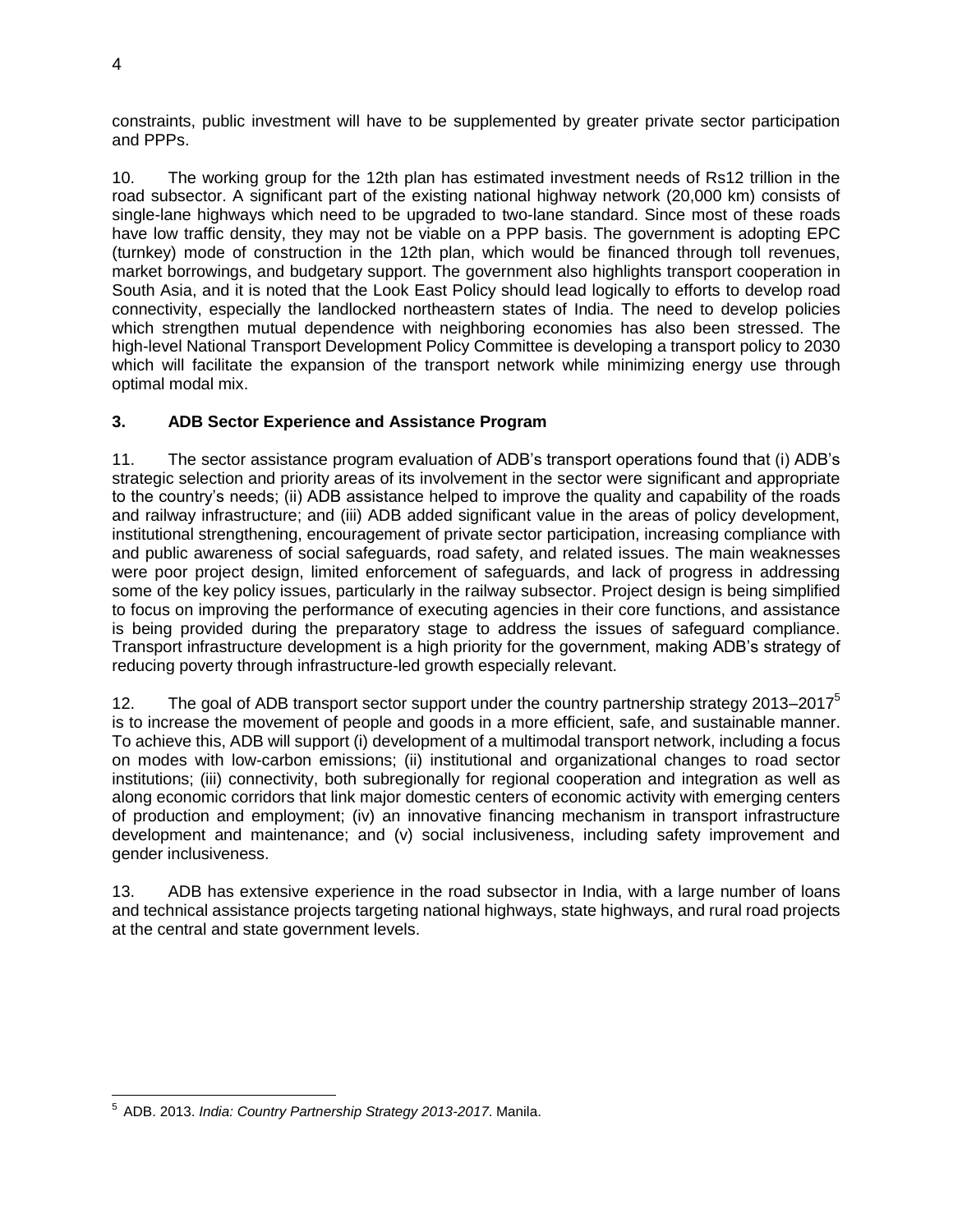

ADB = Asian Development Bank, LCS= land customs stations.